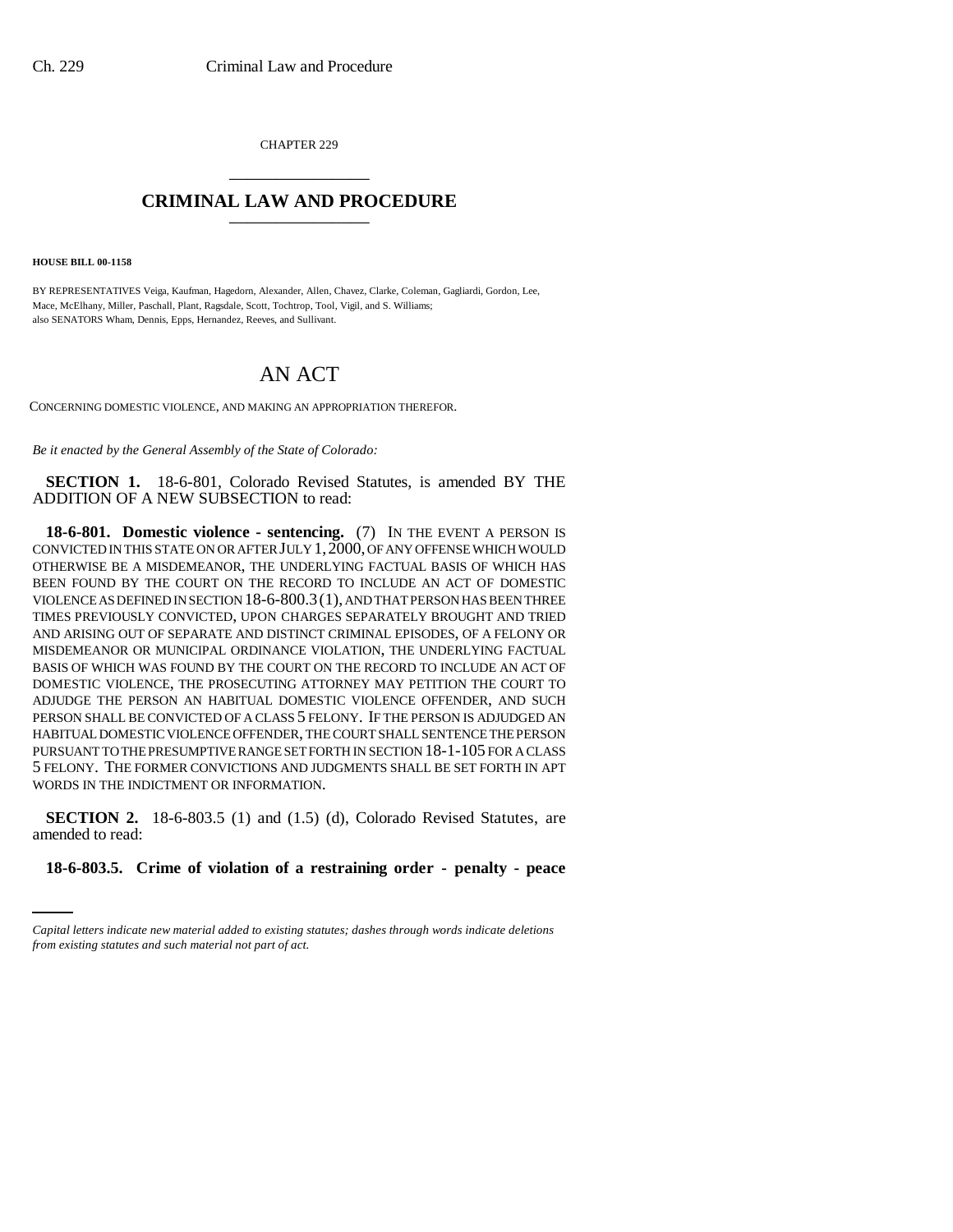**officers' duties.** (1) A person commits the crime of violation of a restraining order if such person contacts, harasses, injures, intimidates, molests, threatens, or touches any protected person or enters or remains on premises or comes within a specified distance of a protected person or premises OR VIOLATES ANY OTHER PROVISION OF A RESTRAINING ORDER TO PROTECT THE PROTECTED PERSON FROM IMMINENT DANGER TO LIFE OR HEALTH, and such conduct is prohibited by a restraining order, after such person has been personally served with any such order or otherwise has acquired from the court actual knowledge of the contents of any such order.

## (1.5) As used in this section:

(d) "Restraining order" means any order that prohibits the restrained person from contacting, harassing, injuring, intimidating, molesting, threatening, or touching any person, or from entering or remaining on premises, or from coming within a specified distance of a protected person or premises OR ANY OTHER PROVISION TO PROTECT THE PROTECTED PERSON FROM IMMINENT DANGER TO LIFE OR HEALTH, that is issued by a court of this state or a municipal court, and that is issued pursuant to article 14 of title 13, C.R.S., sections 14-4-101 to 14-4-105, C.R.S., section 14-10-107, C.R.S., section 14-10-108, C.R.S., section 18-1-1001, section 19-2-707, C.R.S., section 19-3-316, C.R.S., section 19-4-111, C.R.S., or rule 365 of the Colorado rules of county court civil procedure, an order issued as part of the proceedings concerning a criminal municipal ordinance violation, or any other order of a court that prohibits a person from contacting, harassing, injuring, intimidating, molesting, threatening, or touching any person, or from entering or remaining on premises, or from coming within a specified distance of a protected person or premises. For purposes of this section only, "restraining order" includes any order that amends, modifies, supplements, or supersedes the initial restraining order. "Restraining order" also includes any foreign protection order as defined in section 18-6-803.8.

**SECTION 3.** 13-14-101 (3), Colorado Revised Statutes, is amended to read:

**13-14-101. Definitions.** For purposes of this article, unless the context otherwise requires:

(3) "Stalking" means the crime of harassment by stalking as described in section 18-9-111 SECTION 18-9-111 (4), C.R.S.

**SECTION 4.** The introductory portion to 13-14-102 and 13-14-102 (5) and (6) Colorado Revised Statutes, are amended to read:

**13-14-102. Civil restraining orders.** (1) Any municipal court of record, if authorized by the municipal governing body, any county court, and any district court shall have original concurrent jurisdiction to issue a temporary or permanent civil restraining order AGAINST AN ADULT OR AGAINST A JUVENILE WHO IS TEN YEARS OF AGE OR OLDER for any of the following purposes:

(5) Upon the filing of a complaint duly verified, alleging that the defendant has committed acts that would constitute grounds for a civil restraining order, any judge or magistrate, after hearing the evidence and being fully satisfied therein that sufficient cause exists, may issue a temporary civil restraining order to prevent the actions complained of and a citation directed to the defendant commanding the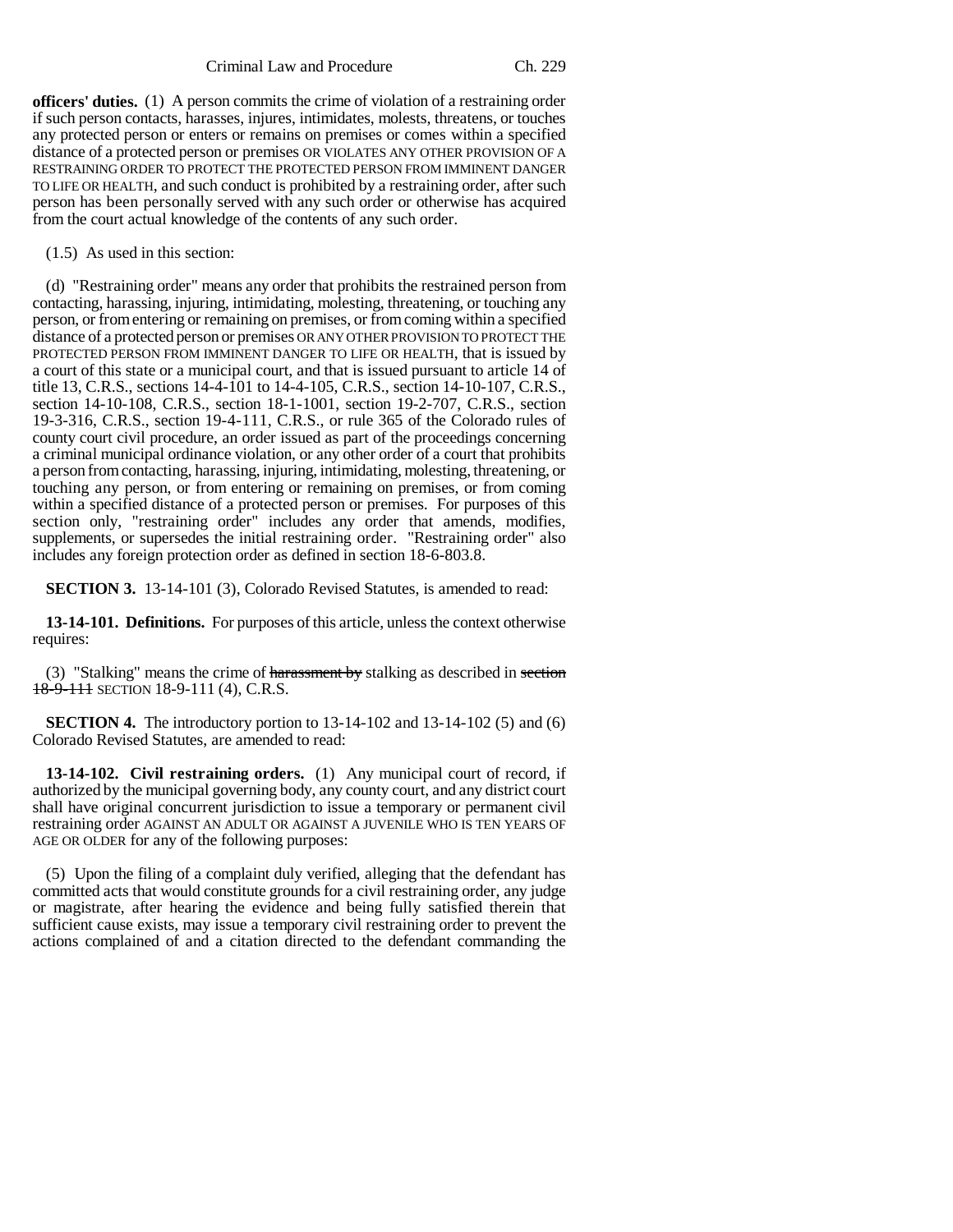### Ch. 229 Criminal Law and Procedure

defendant to appear before the court at a specific time and date and to show cause, if any, why said temporary civil restraining order should not be made permanent; except that, if the temporary restraining order is issued by the district court in connection with an action filed under the "Uniform Dissolution of Marriage Act", article 10 of title 14, C.R.S., or by the juvenile court under the "Uniform Parentage Act", article 4 of title 19, C.R.S., the court may dispense with the issuance of a citation and require that the temporary restraining order remain in effect until revoked, modified, or terminated as provided in section 14-10-108, C.R.S. In addition, the court may order any other relief that the court deems appropriate. Complaints may be filed by persons seeking protection for themselves or for others as provided in section  $26-3.1-102$  (1) (b) and (1) (c), C.R.S. IF THE DEFENDANT FAILS TO APPEAR BEFORE THE COURT FOR THE SHOW CAUSE HEARING AT THE TIME AND ON THE DATE IDENTIFIED IN THE CITATION ISSUED BY THE COURT AND THE COURT FINDS THAT THE DEFENDANT WAS PROPERLY SERVED WITH THE TEMPORARY RESTRAINING ORDER AND SUCH CITATION, IT SHALL NOT BE NECESSARY TO RE-SERVE THE DEFENDANT TO MAKE THE RESTRAINING ORDER PERMANENT.

(6) A copy of the complaint together with a copy of the temporary civil restraining order and a copy of the citation shall be served upon the defendant and upon the person to be protected, if the complaint was filed by another person, in accordance with the rules for service of process as provided in rule 304 of the rules of county court civil procedure or rule  $\overline{4}$  of the Colorado rules of civil procedure. The citation shall inform the defendant that, if the defendant fails to appear in court in accordance with the terms of the citation, a bench warrant may be issued for the arrest of the defendant and if the restraining order is to prevent domestic abuse, the temporary restraining order previously entered by the court shall be made permanent without further notice or service upon the defendant.

**SECTION 5.** 13-14-102, Colorado Revised Statutes, is amended BY THE ADDITION OF A NEW SUBSECTION to read:

**13-14-102. Civil restraining orders.** (2.5) VENUE FOR FILING A MOTION OR COMPLAINT PURSUANT TO THIS SECTION IS PROPER IN ANY COUNTY WHERE THE ACTS THAT ARE THE SUBJECT OF THE MOTION OR COMPLAINT OCCUR, IN ANY COUNTY WHERE ONE OF THE PARTIES RESIDES, OR IN ANY COUNTY WHERE ONE OF THE PARTIES IS EMPLOYED. THIS REQUIREMENT FOR VENUE DOES NOT PROHIBIT THE CHANGE OF VENUE TO ANY OTHER COUNTY APPROPRIATE UNDER APPLICABLE LAW.

**SECTION 6. Repeal.** 13-14-102 (19), Colorado Revised Statutes, is repealed as follows:

**13-14-102. Civil restraining orders.** (19) This section shall not apply to any claim of domestic abuse against a juvenile. Such claims shall be addressed by the juvenile court pursuant to section 19-2-707, C.R.S.

**SECTION 7.** Part 8 of article 22 of title 39, Colorado Revised Statutes, is RECREATED AND REENACTED, WITH AMENDMENTS, to read:

> PART 8 DOMESTIC ABUSE PROGRAM VOLUNTARY CONTRIBUTION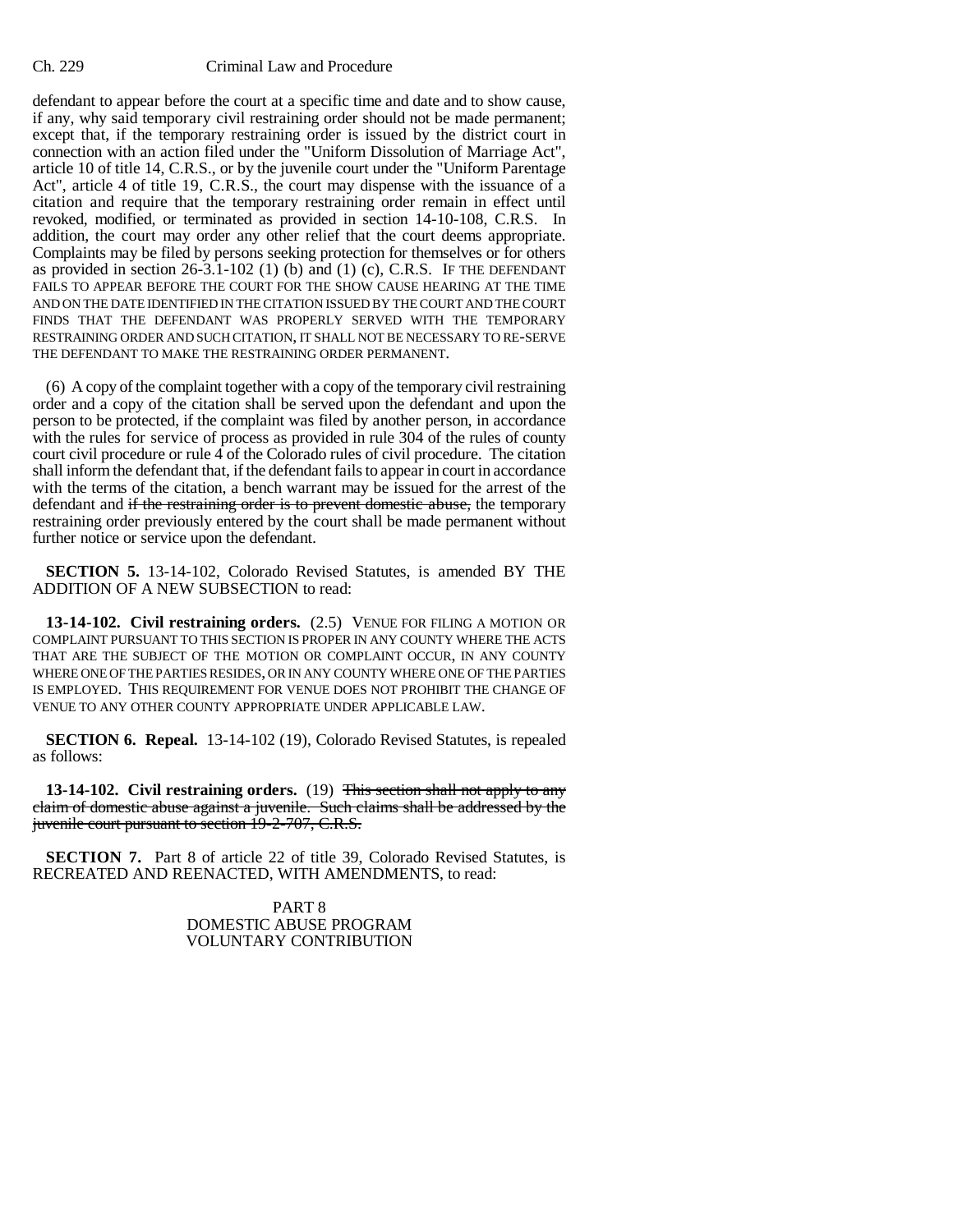**39-22-801. Voluntary contribution designation - procedure.** For income tax years commencing on or after January 1, 1984, JANUARY 1, 2000, but prior to January 1, 2007, each Colorado state individual income tax return form shall contain a line whereby each individual taxpayer may designate the amount of the contribution, if any, the taxpayer wishes to make to the Colorado domestic abuse program fund.

**39-22-802. Contributions credited to Colorado domestic abuse program fund - appropriation.** (1) The department of revenue shall determine annually the total amount designated pursuant to section 39-22-801 and shall report such amount to the state treasurer and to the general assembly. The state treasurer shall credit such amount to the Colorado domestic abuse program fund, a cash fund which is hereby established in the state treasury. The controller, upon presentation of vouchers properly drawn and signed by the executive director of the department of human services, pursuant to section 26-7.5-105, C.R.S., shall issue warrants drawn on the Colorado domestic abuse program fund. All moneys in the Colorado domestic abuse program fund at the end of a fiscal year, after appropriations made pursuant to subsection (3) of this section, shall remain in the fund to be used for the purposes set forth in article 7.5 of title 26, C.R.S., and shall not revert to the general fund. Any interest earned on moneys in the fund shall remain in the fund to be used for the purposes of article 7.5 of title 26, C.R.S.

(2) The executive director of the department of human services shall sign vouchers to draw on the Colorado domestic abuse program fund exclusively for the purpose of exercising his or her authority under section 26-7.5-104, C.R.S.

(3) The general assembly shall appropriate annually from the Colorado domestic abuse program fund:

(a) To the department of human services such amount as is necessary for carrying out the purposes set forth in article 7.5 of title 26, C.R.S., including the department's administrative costs in connection therewith;

(b) To the department of revenue its costs of administering the income tax refunds designated as contributions to the Colorado domestic abuse program fund.

**39-22-803. Repeal of part.** This part 8 is repealed, effective January 1, 2000, JANUARY 1, 2007.

**SECTION 8.** Part 1 of article 1 of title 17, Colorado Revised Statutes, is amended BY THE ADDITION OF A NEW SECTION to read:

**17-1-127. Appropriation to comply with section 2-2-703.** (1) PURSUANT TO SECTION 2-2-703,C.R.S., THE FOLLOWING STATUTORY APPROPRIATIONS, OR SO MUCH THEREOF AS MAY BE NECESSARY, ARE MADE IN ORDER TO IMPLEMENT H.B. 00-1158, ENACTED AT THE SECOND REGULAR SESSION OF THE SIXTY-SECOND GENERAL ASSEMBLY:

(a) FOR THE FISCAL YEAR BEGINNING JULY 1, 2000, IN ADDITION TO ANY OTHER APPROPRIATION, THERE IS HEREBY APPROPRIATED FROM THE CAPITAL CONSTRUCTION FUND CREATED IN SECTION 24-75-302, C.R.S., TO THE CORRECTIONS EXPANSION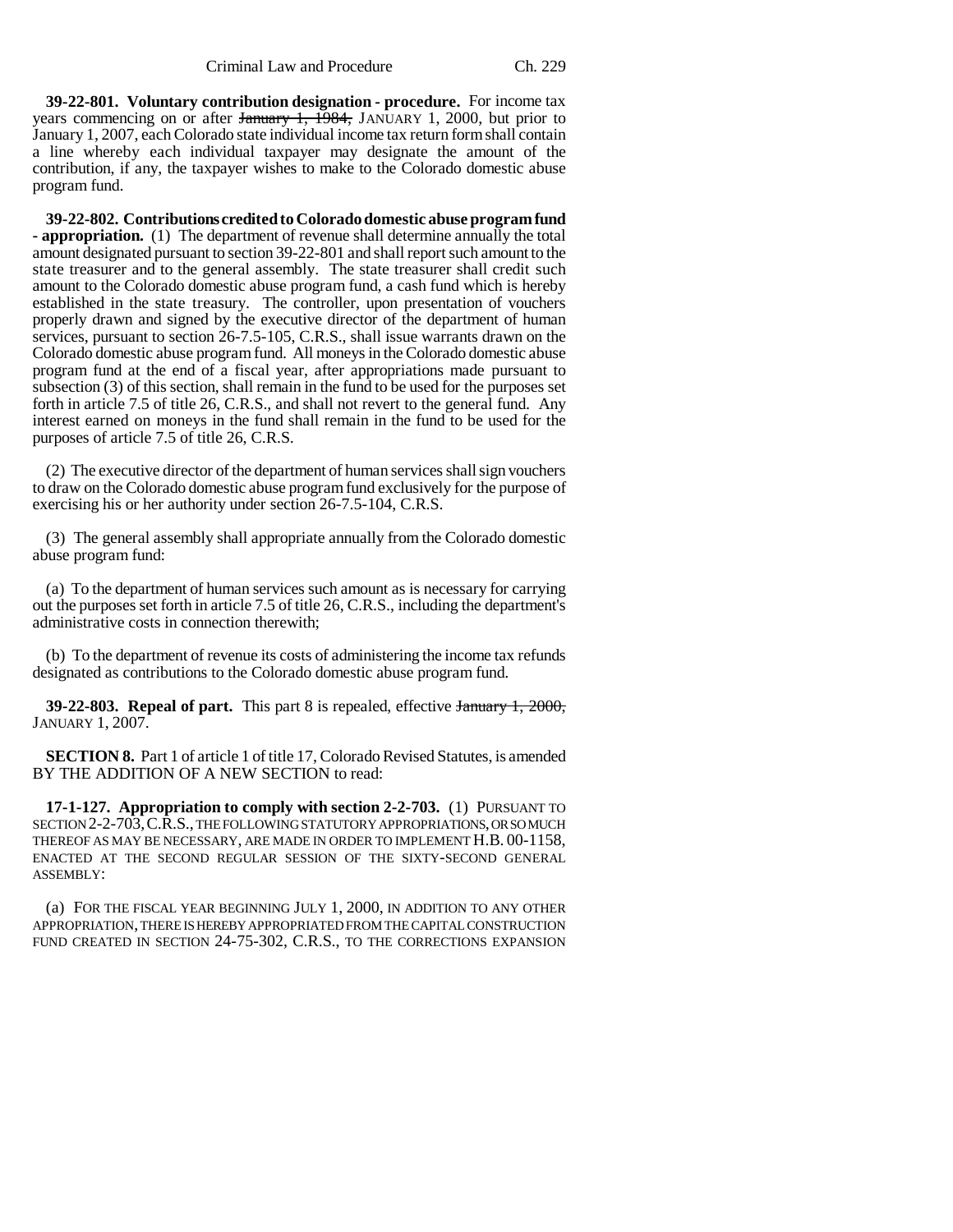### Ch. 229 Criminal Law and Procedure

RESERVE FUND CREATED IN SECTION 17-1-116, THE SUM OF SIX HUNDRED TWENTY-FIVE THOUSAND TWO HUNDRED THREE DOLLARS (\$625,203).

(b) (I) FOR THE FISCAL YEAR BEGINNING JULY 1, 2001, IN ADDITION TO ANY OTHER APPROPRIATION, THERE IS HEREBY APPROPRIATED FROM THE CAPITAL CONSTRUCTION FUND CREATED IN SECTION 24-75-302, C.R.S., TO THE CORRECTIONS EXPANSION RESERVE FUND CREATED IN SECTION 17-1-116, THE SUM OF TWO HUNDRED NINETY-ONE THOUSAND SEVEN HUNDRED SIXTY-ONE DOLLARS (\$291,761).

(II) FOR THE FISCAL YEAR BEGINNING JULY 1, 2001, IN ADDITION TO ANY OTHER APPROPRIATION, THERE IS HEREBY APPROPRIATED TO THE DEPARTMENT OF CORRECTIONS, OUT OF ANY MONEYS IN THE GENERAL FUND NOT OTHERWISE APPROPRIATED, THE SUM OF TWO HUNDRED THIRTY-SIX THOUSAND ONE HUNDRED FORTY-TWO DOLLARS (\$236,142).

(c) FOR THE FISCAL YEAR BEGINNING JULY 1, 2002, IN ADDITION TO ANY OTHER APPROPRIATION, THERE IS HEREBY APPROPRIATED TO THE DEPARTMENT OF CORRECTIONS, OUT OF ANY MONEYS IN THE GENERAL FUND NOT OTHERWISE APPROPRIATED, THE SUM OF THREE HUNDRED FORTY-SIX THOUSAND THREE HUNDRED FORTY-TWO DOLLARS (\$346,342).

(d) FOR THE FISCAL YEAR BEGINNING JULY 1, 2003, IN ADDITION TO ANY OTHER APPROPRIATION, THERE IS HEREBY APPROPRIATED TO THE DEPARTMENT OF CORRECTIONS, OUT OF ANY MONEYS IN THE GENERAL FUND NOT OTHERWISE APPROPRIATED, THE SUM OF THREE HUNDRED FORTY-SIX THOUSAND THREE HUNDRED FORTY-TWO DOLLARS (\$346,342).

(e) FOR THE FISCAL YEAR BEGINNING JULY 1, 2004, IN ADDITION TO ANY OTHER APPROPRIATION, THERE IS HEREBY APPROPRIATED TO THE DEPARTMENT OF CORRECTIONS, OUT OF ANY MONEYS IN THE GENERAL FUND NOT OTHERWISE APPROPRIATED, THE SUM OF THREE HUNDRED FORTY-SIX THOUSAND THREE HUNDRED FORTY-TWO DOLLARS (\$346,342).

**SECTION 9.** Repeal. 19-2-707 (1) (b), Colorado Revised Statutes, is repealed as follows:

**19-2-707. Mandatory restraining order.** (1) (b) A restraining order to prevent domestic abuse, as defined in section 14-4-101 (2), C.R.S., may be issued pursuant to this section against any juvenile and the juvenile's parents or legal guardian, based upon the standards set forth in section 13-14-102 (4), C.R.S.

**SECTION 10.** 24-75-302 (2) (m) and (2) (n), Colorado Revised Statutes, are amended to read:

**24-75-302. Capital construction fund - capital assessment fees - calculation.** (2) As of July 1, 1988, and July 1 of each year thereafter through July 1, 2002, a sum as specified in this subsection (2) shall accrue to the capital construction fund. The state treasurer and the controller shall transfer such sum out of the general fund and into the capital construction fund as moneys become available in the general fund during the fiscal year beginning on said July 1. Transfers between funds pursuant to this subsection (2) shall not be deemed to be appropriations subject to the limitations